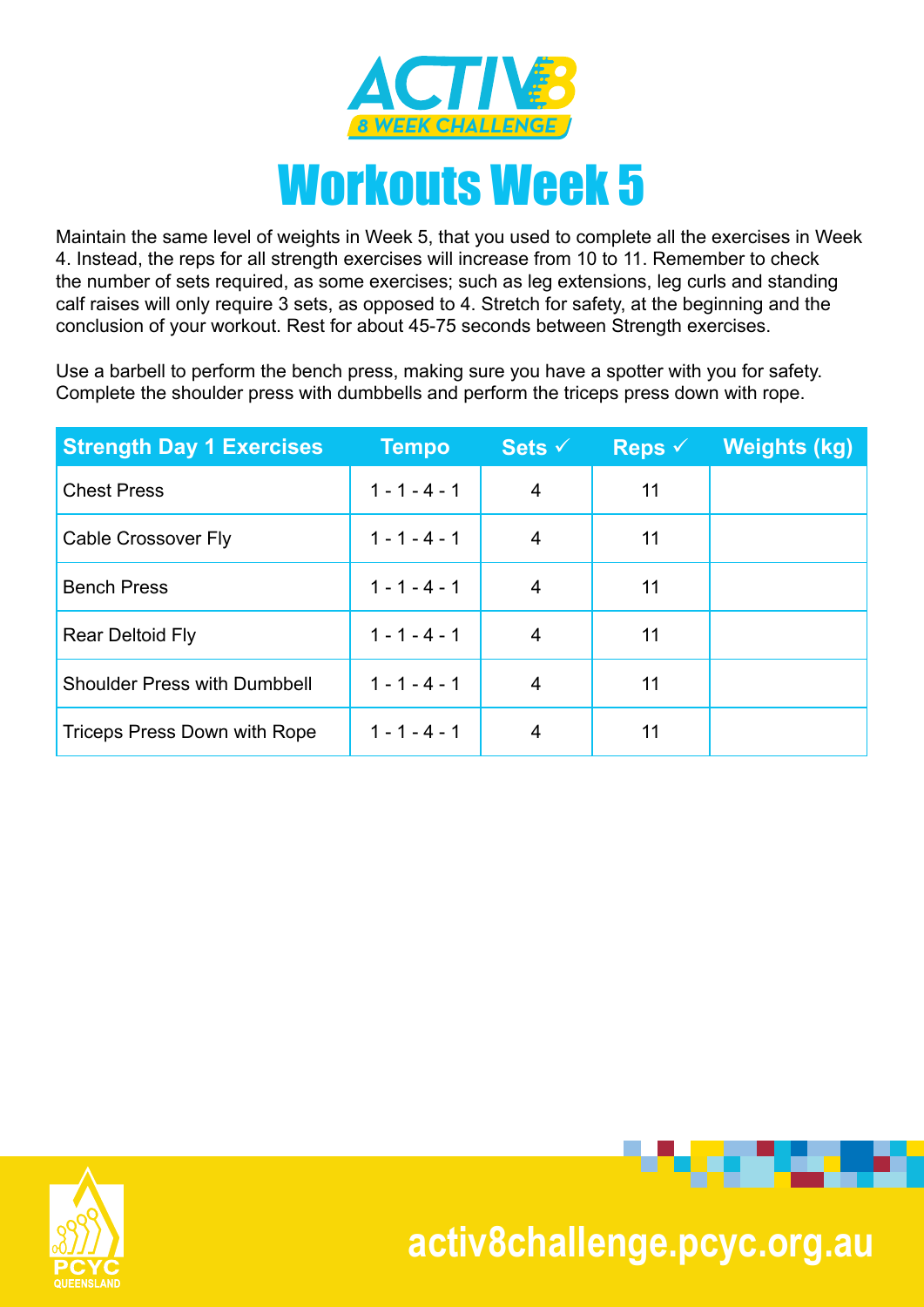

Perform regular push ups, tricep push ups, push ups with rotation, crunches, regular planks, left or right side planks on a mat. Complete both left and right split squats using a step.

| <b>HIIT Day 2 Exercises</b> | <b>Interval</b>                                                                                                                                                                                                                                                        | <b>Seconds</b>                                                                                                                                                  | $\checkmark$ |
|-----------------------------|------------------------------------------------------------------------------------------------------------------------------------------------------------------------------------------------------------------------------------------------------------------------|-----------------------------------------------------------------------------------------------------------------------------------------------------------------|--------------|
|                             | <b>Work</b>                                                                                                                                                                                                                                                            | 30                                                                                                                                                              |              |
| Star Jumps                  | Rest                                                                                                                                                                                                                                                                   | 10                                                                                                                                                              |              |
|                             | <b>Work</b>                                                                                                                                                                                                                                                            | 30<br>10<br>30<br>10<br>30<br>10<br>30<br>10<br>30<br>10<br>30<br>10<br>30<br>10<br>30<br>10<br>15<br>15<br>10<br>30<br>10<br>15<br>15<br>180<br>$\overline{2}$ |              |
| <b>Wall Squats</b>          | Rest                                                                                                                                                                                                                                                                   |                                                                                                                                                                 |              |
|                             | <b>Work</b>                                                                                                                                                                                                                                                            |                                                                                                                                                                 |              |
| Push Ups                    | Rest<br><b>Work</b><br><b>Rest</b><br><b>Work</b><br>Rest<br><b>Work</b><br>Rest<br><b>Work</b><br><b>Rest</b><br><b>Work</b><br>Rest<br><b>Work</b><br><b>Rest</b><br><b>Work</b><br><b>Work</b><br>Rest<br><b>Work</b><br>Rest<br><b>Work</b><br><b>Work</b><br>Rest |                                                                                                                                                                 |              |
|                             |                                                                                                                                                                                                                                                                        |                                                                                                                                                                 |              |
| Crunches                    |                                                                                                                                                                                                                                                                        |                                                                                                                                                                 |              |
|                             |                                                                                                                                                                                                                                                                        |                                                                                                                                                                 |              |
| <b>Alternating Lunges</b>   |                                                                                                                                                                                                                                                                        |                                                                                                                                                                 |              |
| Squats                      |                                                                                                                                                                                                                                                                        |                                                                                                                                                                 |              |
|                             |                                                                                                                                                                                                                                                                        |                                                                                                                                                                 |              |
|                             |                                                                                                                                                                                                                                                                        |                                                                                                                                                                 |              |
| <b>Tricep Push Ups</b>      |                                                                                                                                                                                                                                                                        |                                                                                                                                                                 |              |
|                             |                                                                                                                                                                                                                                                                        |                                                                                                                                                                 |              |
| Plank                       |                                                                                                                                                                                                                                                                        |                                                                                                                                                                 |              |
|                             |                                                                                                                                                                                                                                                                        |                                                                                                                                                                 |              |
| <b>High Knees</b>           |                                                                                                                                                                                                                                                                        |                                                                                                                                                                 |              |
| Left Split Squat            |                                                                                                                                                                                                                                                                        |                                                                                                                                                                 |              |
|                             |                                                                                                                                                                                                                                                                        |                                                                                                                                                                 |              |
| <b>Right Split Squat</b>    |                                                                                                                                                                                                                                                                        |                                                                                                                                                                 |              |
|                             |                                                                                                                                                                                                                                                                        |                                                                                                                                                                 |              |
| Push Up with Rotation       |                                                                                                                                                                                                                                                                        |                                                                                                                                                                 |              |
| Left Side Plank             |                                                                                                                                                                                                                                                                        |                                                                                                                                                                 |              |
|                             |                                                                                                                                                                                                                                                                        |                                                                                                                                                                 |              |
| <b>Right Side Plank</b>     |                                                                                                                                                                                                                                                                        |                                                                                                                                                                 |              |
| <b>Rounds</b>               |                                                                                                                                                                                                                                                                        |                                                                                                                                                                 |              |



 **activ8challenge.pcyc.org.au**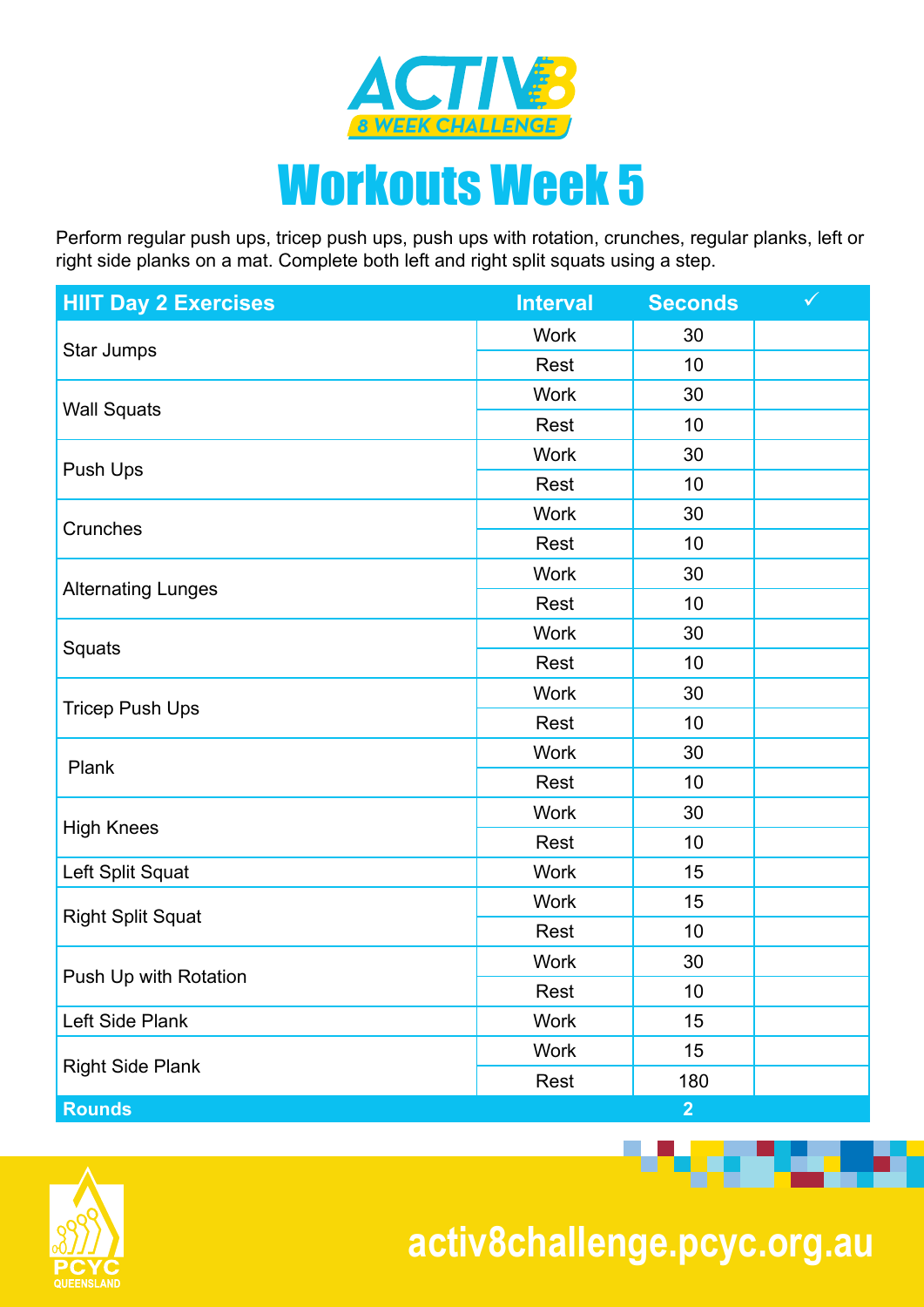

Perform lunges in this Strength workout with dumbbells. Use a mat complete planks and crunches. When performing a barbell squat, use a weight appropriate for you (start light), and ask our PCYC Queensland Staff for assistance if you have any concerns.

| <b>Strength Day 3 Exercises</b> | <b>Tempo</b>    | Sets $\checkmark$ | <b>Reps</b> $\checkmark$ | <b>Weights</b> (kg) |
|---------------------------------|-----------------|-------------------|--------------------------|---------------------|
| Squats                          | $4 - 1 - 1 - 1$ | $\overline{4}$    | 11                       |                     |
| Leg Extension                   | $4 - 1 - 1 - 1$ | 3                 | 11                       |                     |
| Leg Curl                        | $4 - 1 - 1 - 1$ | 3                 | 11                       |                     |
| Lunges with Dumbbell            | $4 - 1 - 1 - 1$ | 4                 | 11                       |                     |
| <b>Standing Calf Raise</b>      | $4 - 1 - 1 - 1$ | 3                 | 11                       |                     |
| Plank                           | $4 - 1 - 1 - 1$ | $\overline{4}$    | 11                       |                     |
| Crunches                        | $4 - 1 - 1 - 1$ | 4                 | 11                       |                     |





**Provident Contract**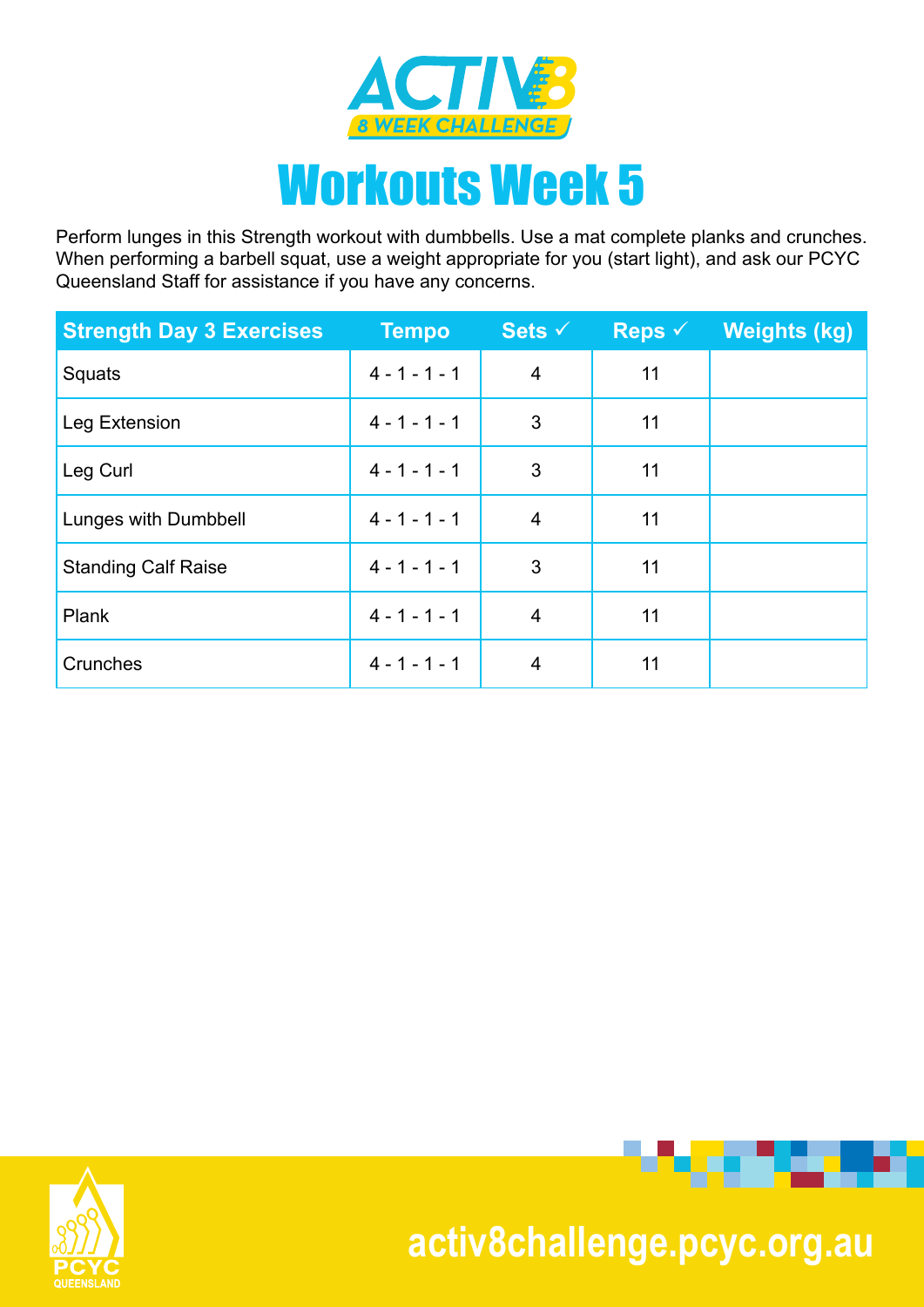

Consider using a marker, such as a cone, to perform shuttle runs. Access battle ropes to complete rope work exercises, as well as a sled to perform 10m sled pushes if this equipment is available in your gym. If your gym does not possess this equipment, substitute these exercises for alternative HIIT exercises, such as man makers.

| <b>HIIT Day 4 Exercises</b> | <b>Interval</b>                                                                                                                                                                                                                                                         | <b>Seconds</b>                                                                                                                          | $\checkmark$ |
|-----------------------------|-------------------------------------------------------------------------------------------------------------------------------------------------------------------------------------------------------------------------------------------------------------------------|-----------------------------------------------------------------------------------------------------------------------------------------|--------------|
| 10m Shuttle Runs            | <b>Work</b>                                                                                                                                                                                                                                                             | 45                                                                                                                                      |              |
|                             | Rest                                                                                                                                                                                                                                                                    | 15<br>45<br>15<br>45<br>15<br>45<br>15<br>45<br>15<br>45<br>15<br>45<br>15<br>45<br>15<br>45<br>15<br>45<br>15<br>45<br>15<br>45<br>180 |              |
|                             | <b>Work</b><br>Rest<br><b>Work</b><br>Rest<br><b>Work</b><br>Rest<br><b>Work</b><br>Rest<br><b>Work</b><br>Rest<br><b>Work</b><br>Rest<br><b>Work</b><br><b>Rest</b><br><b>Work</b><br>Rest<br><b>Work</b><br>Rest<br><b>Work</b><br>Rest<br><b>Work</b><br><b>Rest</b> |                                                                                                                                         |              |
| Rope Work                   |                                                                                                                                                                                                                                                                         |                                                                                                                                         |              |
| 10m Bear Crawls             |                                                                                                                                                                                                                                                                         |                                                                                                                                         |              |
|                             |                                                                                                                                                                                                                                                                         |                                                                                                                                         |              |
|                             |                                                                                                                                                                                                                                                                         |                                                                                                                                         |              |
| Rope Work                   |                                                                                                                                                                                                                                                                         |                                                                                                                                         |              |
| 10m Walking Lunges          |                                                                                                                                                                                                                                                                         |                                                                                                                                         |              |
|                             |                                                                                                                                                                                                                                                                         |                                                                                                                                         |              |
|                             |                                                                                                                                                                                                                                                                         |                                                                                                                                         |              |
| Rope Work                   |                                                                                                                                                                                                                                                                         |                                                                                                                                         |              |
| 10m Sled Pushes             |                                                                                                                                                                                                                                                                         |                                                                                                                                         |              |
|                             | $\overline{3}$                                                                                                                                                                                                                                                          |                                                                                                                                         |              |
|                             |                                                                                                                                                                                                                                                                         |                                                                                                                                         |              |
| Rope Work                   |                                                                                                                                                                                                                                                                         |                                                                                                                                         |              |
| 10m Spiderman Crawls        |                                                                                                                                                                                                                                                                         |                                                                                                                                         |              |
|                             |                                                                                                                                                                                                                                                                         |                                                                                                                                         |              |
| Rope Work                   |                                                                                                                                                                                                                                                                         |                                                                                                                                         |              |
|                             |                                                                                                                                                                                                                                                                         |                                                                                                                                         |              |
| 10m Gorilla Crawls          |                                                                                                                                                                                                                                                                         |                                                                                                                                         |              |
|                             |                                                                                                                                                                                                                                                                         |                                                                                                                                         |              |
|                             |                                                                                                                                                                                                                                                                         |                                                                                                                                         |              |
| Rope Work                   |                                                                                                                                                                                                                                                                         |                                                                                                                                         |              |
| <b>Rounds</b>               |                                                                                                                                                                                                                                                                         |                                                                                                                                         |              |



 **activ8challenge.pcyc.org.au**

. . . . .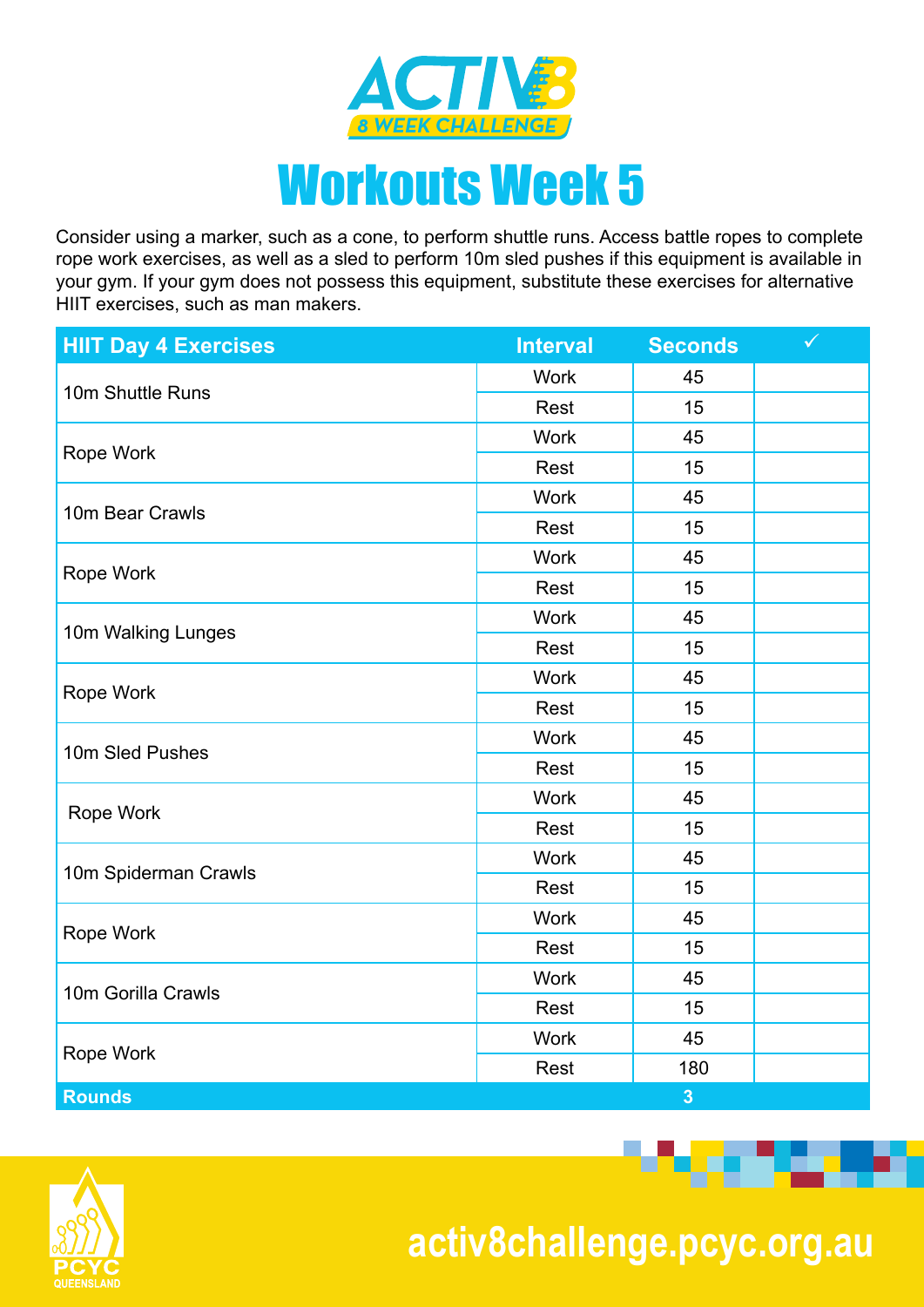

## Workouts Week 5

The rear deltoid fly, bent over row and standing bicep curls should all be performed with dumbbells.

| <b>Strength Day 5 Exercises</b>              | <b>Tempo</b>    | Sets $\checkmark$ | Reps $\checkmark$ | Weights (kg) |
|----------------------------------------------|-----------------|-------------------|-------------------|--------------|
| Rear Deltoid Fly with Dumbbell               | $4 - 1 - 1 - 1$ | 4                 | 11                |              |
| Lateral Pulldown                             | $4 - 1 - 1 - 1$ | 4                 | 11                |              |
| <b>Seated Row</b>                            | $4 - 1 - 1 - 1$ | 4                 | 11                |              |
| Bent Over Row with Dumbbell                  | $4 - 1 - 1 - 1$ | 4                 | 11                |              |
| <b>Rear Deltoid Fly</b>                      | $4 - 1 - 1 - 1$ | 4                 | 11                |              |
| <b>Standing Bicep Curls with</b><br>Dumbbell | $4 - 1 - 1 - 1$ | 4                 | 11                |              |





## **activ8challenge.pcyc.org.au**